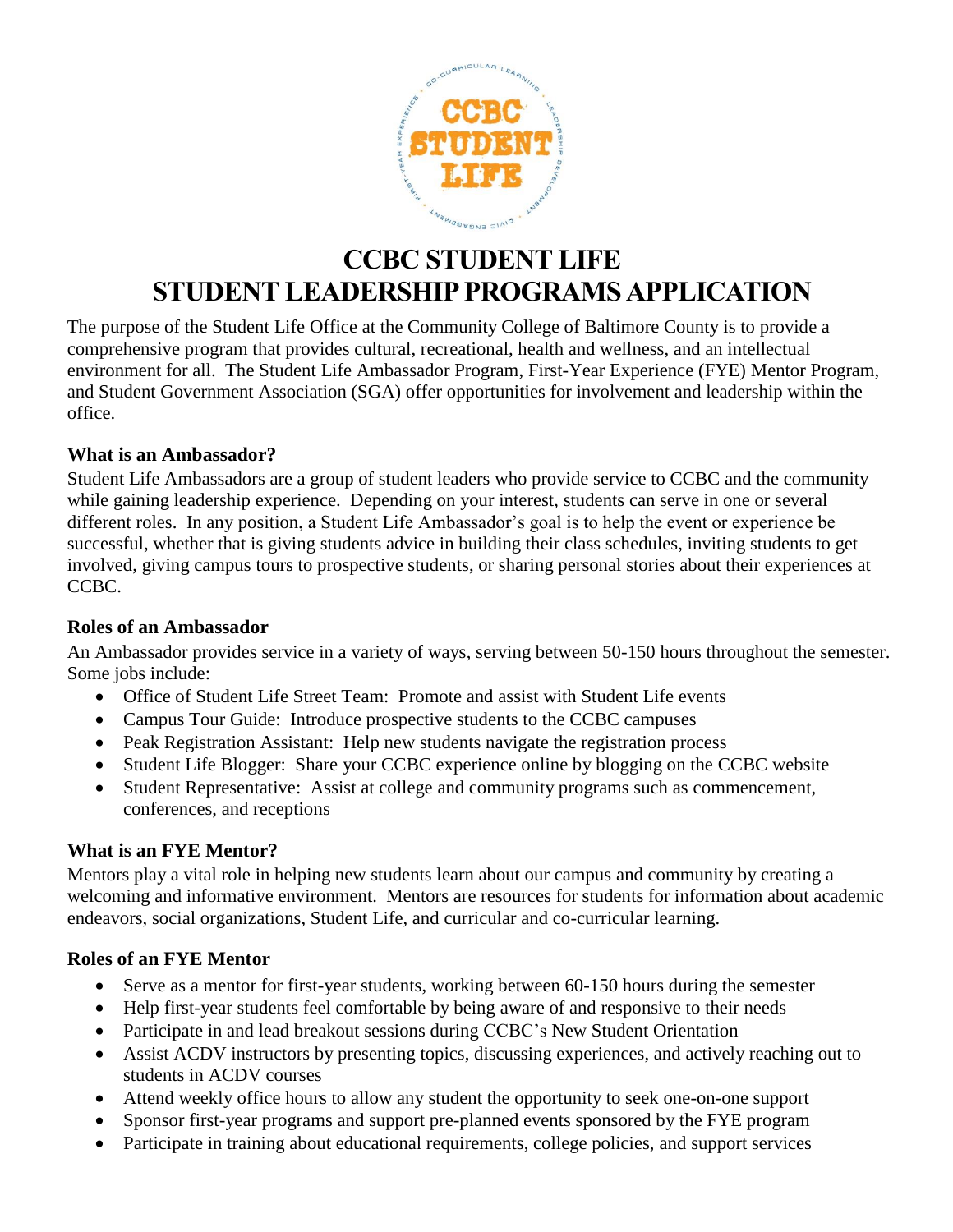# **What is a Student Government Association executive board member?**

There is a Student Government Association on each of the three main campuses. The executive board members advocate for students regarding policies and regulations that affect students' collegiate experience.

#### **Roles of a Student Government Association executive board member**

- Oversee and support the development of student organizations funded by the Student Government Association
- Attend all Student Life sponsored retreats and leadership events (ex: ConnectFest, Spring Leadership Retreat, Advocacy Day, Town Hall Meetings and Student Life Awards Banquet)
- Preside over and record minutes for all meetings of the SGA
- Responsible for SGA press releases and general publicity
- Represent the students' interest in College Senate meetings (if appointed)
- Recruit additional board members as needed

# **Benefits of All Student Leadership Programs**

Student employment promotes a connection to campus along with these other benefits:

- **Flexible work hours**: Campus employers understand that your first priority is to be a student and will be as flexible as possible with you regarding your schedule.
- **Convenient locations:** You can work on your primary campus (and still have the option to travel to the other CCBC campus locations as well).
- **Valuable work/life skills:** You can develop relationships with employers who will mentor your development and serve as future job references; plus, you will gain valuable leadership skills that will help you transition to the next phase of your life. Current Student Life Leaders have cited increased self-esteem, confidence, and campus pride as a result of their experiences.
- **Financial rewards:** You have the opportunity to earn tuition reimbursement ranging from \$625- \$1875 based on your hours of service.

# **Qualifications for Consideration for Student Leaders**

#### *Required Criteria*

- Have at least one semester and six (6) billable credits completed at CCBC by the start date of the position
- Enroll in a degree or certificate program with the intent to complete
- Enroll in a minimum of six (6) billable credits during the semester of participation
- Have a minimum 2.3 cumulative GPA
- Must be in good disciplinary standing
- Student Government candidates may only serve on the campus where they have the majority of their classes
- Frequent email communication and correspondence is expected and required; therefore, potential leaders must be willing and able to check their email frequently
- Must be available for mandatory training prior to the start of the semester and mandatory weekly meetings throughout the semester (which rotate between campuses). Meetings for all programs will be held on Fridays from 1:30-3:20 p.m.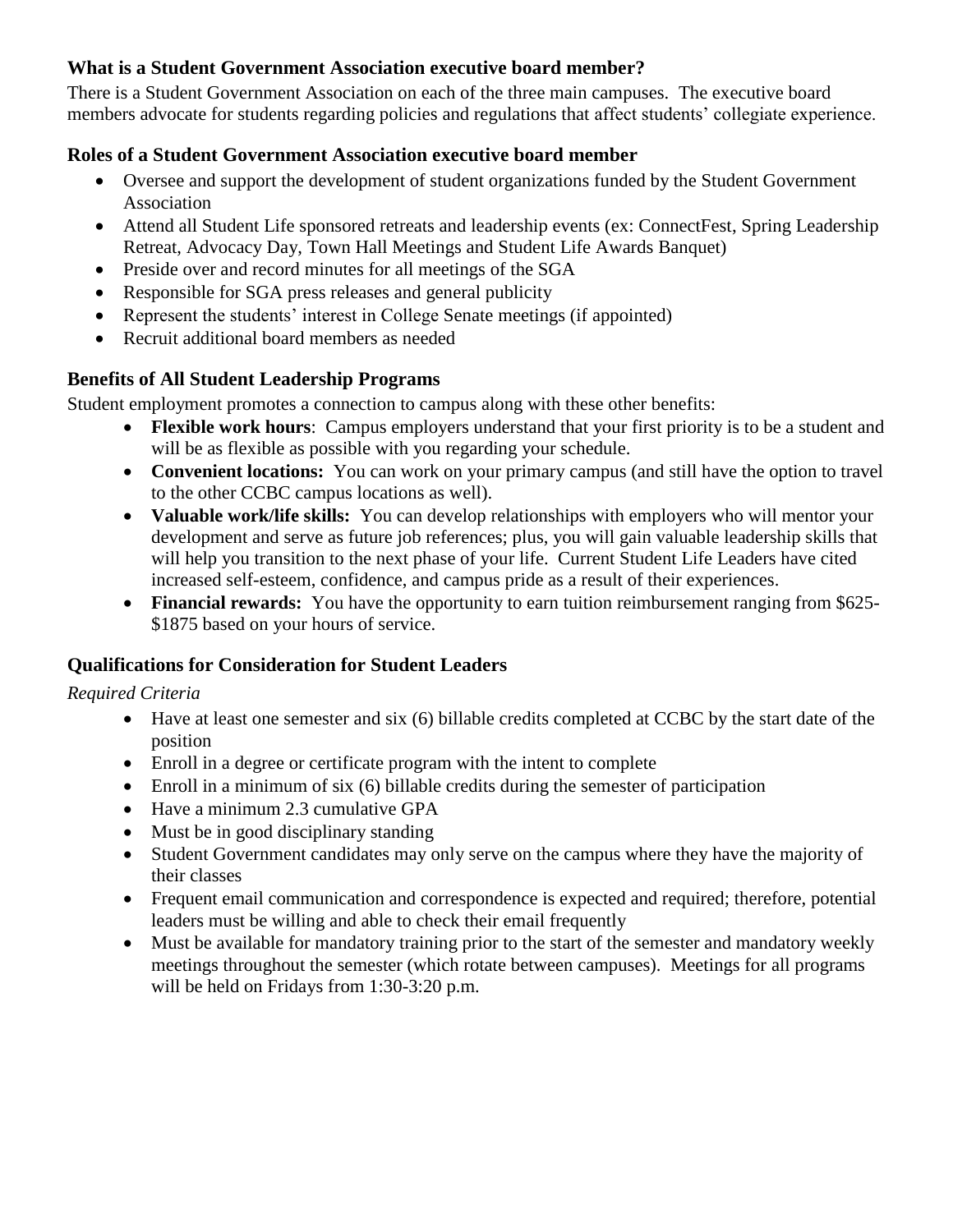*In addition to the above requirements, preference will be given to students who meet the preferred qualifications:*

- Have the ability and the desire to work with students, faculty, and staff
- Involved in co-curricular learning yet have a flexible co-curricular schedule
- Hard-working, flexible, and a sense of humor
- Excellent communication skills (especially public speaking) and leadership capabilities
- Outstanding organizational skills, study skills, and time management
- A strong commitment to CCBC and a positive, motivated attitude!

*For more information, contact:* **Lesley Low, Ambassadors: llow@ccbcmd.edu Lorrie Frederick, FYE Mentors: lfrederick@ccbcmd.edu Dan Sym, Catonsville SGA: dsym@ccbcmd.edu Crissy Hoffman, Dundalk & Essex SGA: choffman3@ccbcmd.edu**

**Student Leader Programs Timeline and Important Dates**

#### **Dates for Spring Semester Start**

**Application (with resume and 2 reference forms) Due:**  Wednesday, December 1, 2021

**Interview Dates:** 

Virtual group interviews Wed, Jan 5, Thurs, Jan 6, & Fri, Jan 7

# **Mandatory Training for Selected Candidates:**

Friday, January 14 and/or Friday, January 21 (Exact date(s) may vary based on each Program) **Dates for Fall Semester Start**

**Application (with resume and 2 reference forms) Due:**  Monday, May 2, 2022

**Interview Date:**  Virtual group interviews Wed, June 8, Thurs, June 9, & Fri, June 10

#### **Mandatory Training for Selected Candidates:**  To be determined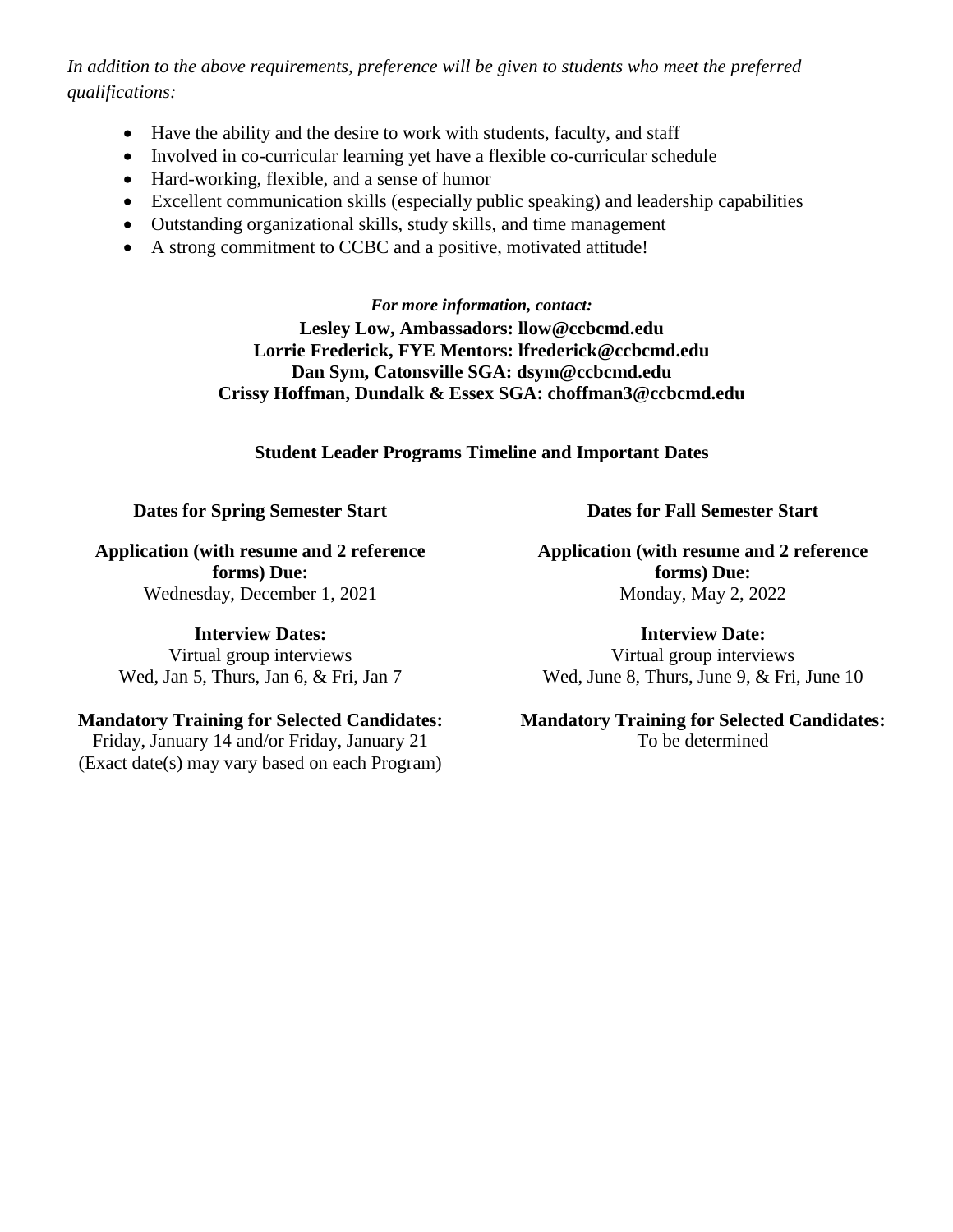

# **CCBC STUDENT LIFE STUDENT LEADERSHIP PROGRAMS APPLICATION**

*THANK YOU FOR YOUR INTEREST IN BECOMING A CCBC STUDENT LIFE LEADER!*

#### **Complete and submit the following items for consideration:**

- Applicant Information
- Answers to the General Interest Questions
- Resume include all of your current campus and community activities and awards
- References (2) can be professional or academic (no family or friends). Please use the form provided.

All application materials are due to any Student Life Office. If you are mailing materials, please send them to: Student Life Leadership, Student Life Office, 7201 Rossville Blvd, Baltimore, MD 21237. Be sure to communicate the application deadline to your references, as your application will not be considered complete until both of your reference forms are received. References can mail the form to the above address or email to [studentlifeleadership@ccbcmd.edu.](mailto:studentlifeleadership@ccbcmd.edu)

You may apply for one or more than one program. If applying for multiple programs, please indicate your 1<sup>st</sup> choice. Please indicate all you are applying for:

#### \_\_\_\_ **Ambassador Program**

\_\_\_\_ **First-Year Experience (FYE) Mentor Program**

\_\_\_\_ **Student Government Association (SGA)**

*PLEASE WRITE NEATLY. The information listed here will be the information used to contact you. If your writing is illegible, it may result in a loss of opportunity.*

# **Applicant Information**

| Anticipated Graduation Date: _______________ |
|----------------------------------------------|
| Style (Circle One): Men's<br>Women's         |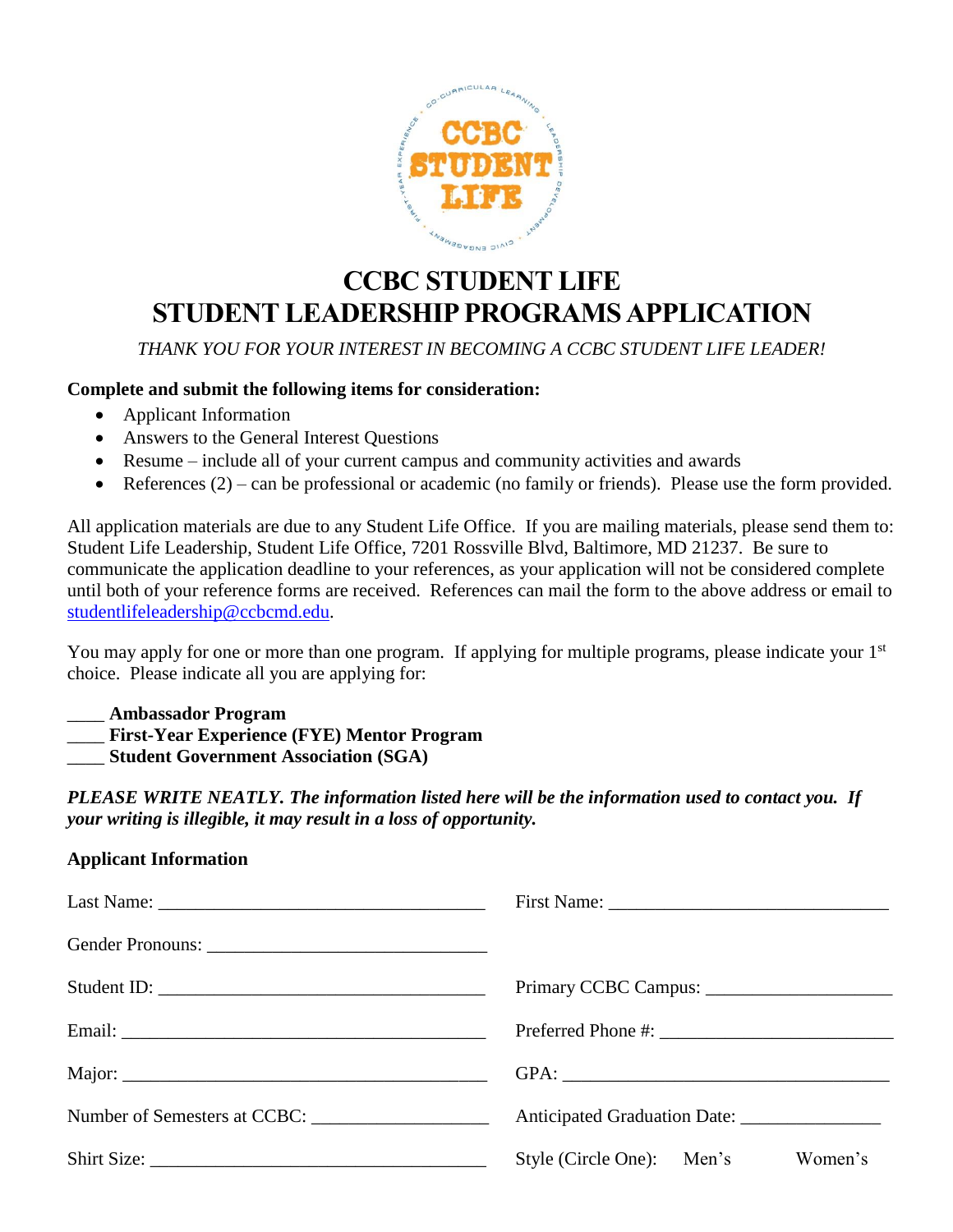# **General Interest Questions**

On a separate piece of paper, please type your responses to the following questions. Your responses should be at least 2 pages but no more than 3 pages total.

- 1. Why are you interested in becoming a Student Life Leader? If you selected one leadership program as your first choice (above), please include your reasoning for your selection.
- 2. Based on your student experience, what is one concern you would like to see addressed and/or changed about CCBC?
- 3. If you had to pick **one** piece of information or advice to share with new students, what would it be and why?
- 4. What are your greatest strengths and your biggest challenges?

# **Application Completion Check List – To ensure you submit a complete application, check each item as you finalize it and list your references.**

| _ Application Information<br><b>Ceneral Interest Questions</b> |  |
|----------------------------------------------------------------|--|
| Resume                                                         |  |
| $\blacksquare$ Reference Forms (2)                             |  |
| Reference 1 (Please List)<br>Reference 2 (Please List)         |  |

#### **Referral (optional)**

Please indicate if you were referred to the Student Life Leadership Programs by a current Student Life leader. This is solely for the purpose of recruitment tracking. Completion of this information will not affect your candidacy.

Leader's Name: \_\_\_\_\_\_\_\_\_\_\_\_\_\_\_\_\_\_\_\_\_\_\_\_\_\_\_\_\_\_\_\_\_\_\_\_\_\_\_\_\_\_\_\_\_

# **Group Interview**

All application materials must be submitted in order to participate in the group interview process. **Participation in the interview process is mandatory for consideration.** All applicants will receive an email from [studentlifeleadership@ccbcmd.edu](mailto:studentlifeleadership@ccbcmd.edu) regarding their status. You may need to check your spam email in the event that our messages are flagged as junk mail. If you have not received an e-mail from us at least 1 week prior to the interview date, please contact us.

#### **Signature**

I certify that the content of my completed application is true and is my original work. If selected, I commit to fulfilling the minimum time requirements of the position and will be available to attend mandatory meetings on Fridays from 1:30-3:20 p.m. I give permission to the staff and faculty of the CCBC Student Life Leadership Search Committee permission to verify my disciplinary record, grades, credit hours, and enrollment, using the student information system.

Signed: \_\_\_\_\_\_\_\_\_\_\_\_\_\_\_\_\_\_\_\_\_\_\_\_\_\_\_\_\_\_\_\_\_\_\_\_\_\_\_\_\_\_\_\_\_\_\_\_\_\_\_ Date: \_\_\_\_\_\_\_\_\_\_\_\_\_\_\_\_\_\_\_\_\_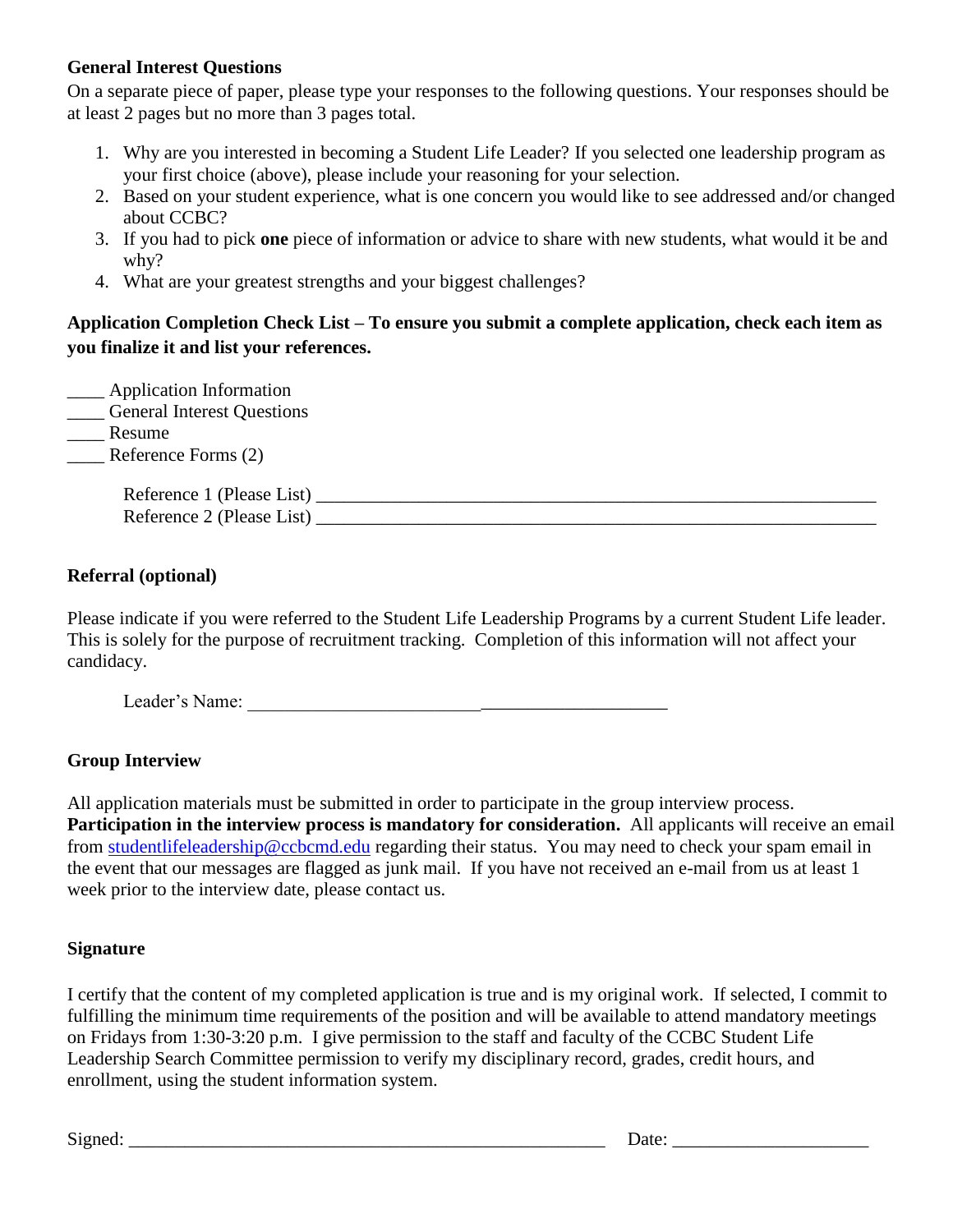

# **CCBC STUDENT LIFE - STUDENT LEADERSHIP PROGRAMS REFERENCE FORM**

*After completing the section below, please give this form to a CCBC faculty or administration member, or a job/volunteer supervisor who can accurately describe you. Reference must be returned sealed.* 

| Applicant<br>Name: | いへへい<br>11 |
|--------------------|------------|
|                    |            |

| <b>Applicant Signature:</b> | Jate |  |
|-----------------------------|------|--|
|                             |      |  |

*Please return to student sealed, send directly to any Student Life office, email it to [studentlifeleadership@ccbcmd.edu](mailto:studentlifeleadership@ccbcmd.edu) or mail to: Student Life, 7201 Rossville Blvd, Baltimore, MD 21237. The deadline for spring consideration is December 1. The deadline for fall consideration is May 1.*

#### **General Information:**

How long have you known this student and in what context?

What are the first words that come to your mind to describe this student?

Why would this student make a good leader?

In which areas could this student grow/develop as a leader?

| <b>Ratings:</b>             | Poor | <b>Satisfactory</b> | Good | <b>Excellent</b> |
|-----------------------------|------|---------------------|------|------------------|
| Quality of Work/Service     |      |                     |      |                  |
| Willingness to Work         |      |                     |      |                  |
| Cooperative Attitude        |      |                     |      |                  |
| Acceptance of Feedback      |      |                     |      |                  |
| Takes Initiative            |      |                     |      |                  |
| Works Well with Others      |      |                     |      |                  |
| Punctuality & Dependability |      |                     |      |                  |
| <b>Reaction to Setbacks</b> |      |                     |      |                  |
| <b>OVERALL</b>              |      |                     |      |                  |

**Additional Comments:** Please feel free to write on back of this form or attach separate sheet.

| Evaluator's Name:      | Emai. |
|------------------------|-------|
| Evaluator's Signature: | Jate  |